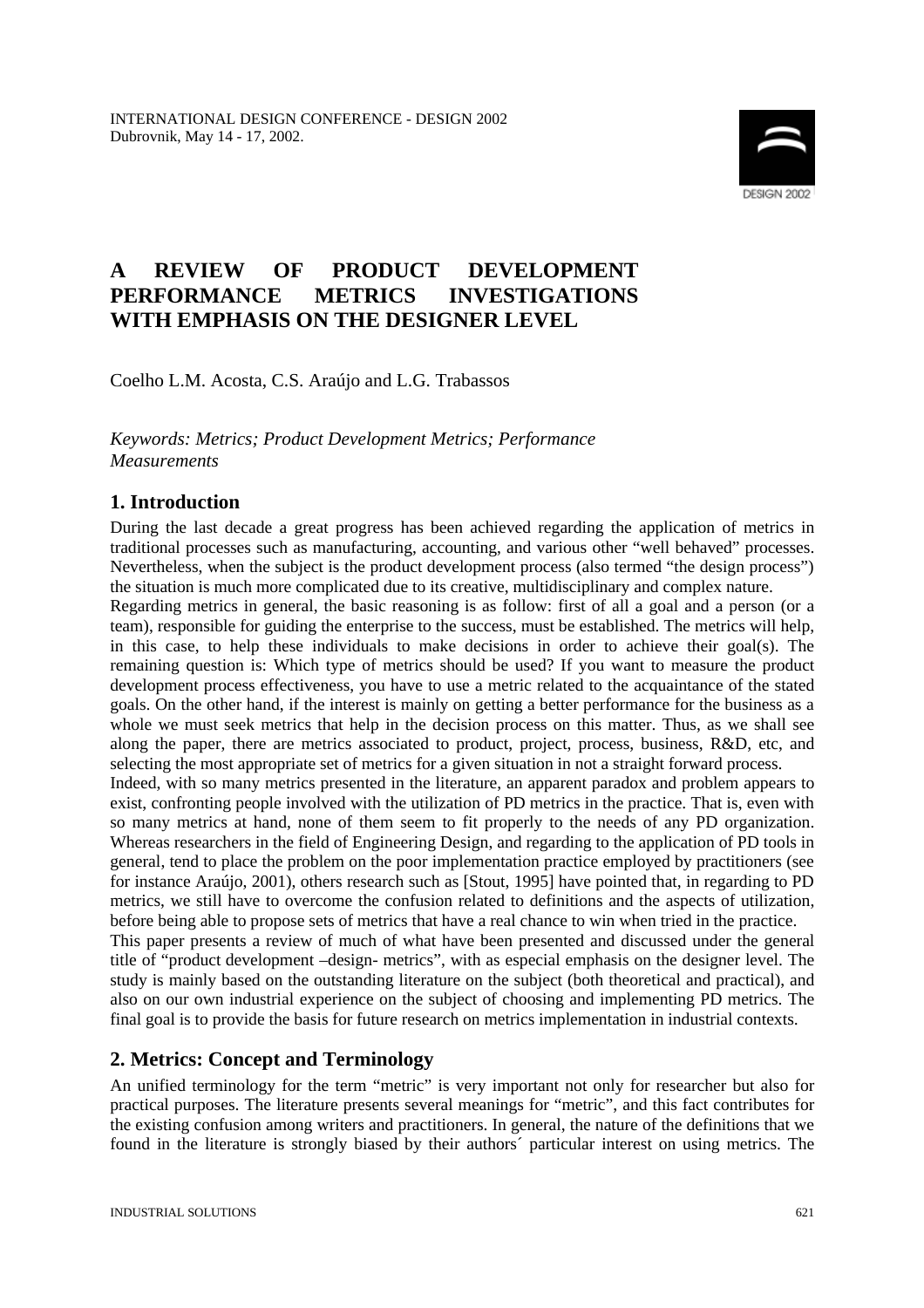following four definitions were collected from the literature and helps in identifying the implicit conceptual characteristics (key characteristics) behind this term and its usage:

**Def. 1**: "*The role of metrics is to measure how the design complies with its definition*" [Hari 2001].

**Def. 2**: "*Metrics are needed to understand the level of process performance, project performance and product performance. They are needed to set goals and measure the trend and rate of improvement*" [Crow 1997].

**Def. 3**: "*A metric for a process is a performance indicator relating a measure to a target value. A metric evaluates the process entity in that it indicates deviation of the process entity from its target value*"[Ullman et al. 2001].

**Def. 4**: "*We will consider a measure to be a metric if it can be impacted by the efforts of the individual or group with whose incentives we are concerned. Measures that cannot be affected by the efforts of the program team we will call covariates*" [LaFountain 1999].

Based on the definitions above, it is possible to build the following table taking into account key aspects such related to the implicit concept, such as the establishment of goals, concern on variability, decision-making characteristics and human action.

|               | Establish – implicitly or<br>explicitly $-$ the need of<br>having a goal | Metrics as a <i>variability</i><br>control instrument | Metrics in a<br>decision making<br>context | Metrics as an<br>indicator of human<br>interaction |
|---------------|--------------------------------------------------------------------------|-------------------------------------------------------|--------------------------------------------|----------------------------------------------------|
| Def. 1        |                                                                          |                                                       |                                            |                                                    |
| <b>Def. 2</b> |                                                                          |                                                       |                                            |                                                    |
| Def. 3        |                                                                          |                                                       |                                            |                                                    |
| Def. 4        |                                                                          |                                                       |                                            |                                                    |

**Table 1. Metrics definition aspects (key characteristics)**

### **3. Classifying Metrics**

As said in the introduction, the literature discusses metrics associated to *product*, to *process* (of product development), to *project* (*vide* PMI), to *program*, to *business*, to *R&D*, to *computer program*, to *marketing*, to *manufacturing*, to *financial performance*, to *logistic*, and many more. Moreover, there are metrics connected to past events ("Last Quarter Financial Performance – LQFP"), those that indicate present facts or recent events ("*The temperature in this room is 38ºC",* "*Five bugs were found in this software today*"), or even those related to coming events ("*If we don't finish Luis´ traineeship till the end of the next week, he will not be prepared to integrate our team…*").

It is therefore possible to classify metrics into two large categories: with respect to their *nature* and to their *usage*.

### **3.1 Classifying metrics with relation to their nature**

Goldense [2001] was the first author to classify metrics by looking at their "nature". His classification system is shown in the Table 2. Goldense´s proposal has two important virtues. First, and contrary to most of the authors in this arena, it is not focused on the product (the result), but in the process. The second advantage of his contribution refers to his differentiation among proactive and predictive metrics. Goldense´s key argument is that reactive and predictive metrics have very limited efficiency, and should therefore be avoided as much as possible, always giving place to *proactive* metrics.

### **3.2 Classifying metrics with relation to their usage**

The second way to categorise metrics is in respect to their usage. Accordingly we may have:

### *3.2.1 Metrics associated to the product*

Most of the metrics presented in the literature, and largely used in the industry, are focused on aspects related to the product itself. That is, measuring design by measuring the resultant designing product. In general they are focused on the conformity of the product to their specifications and configurations. Example of this type of metrics include: *Weight*, *range*, *endurance*, compliance between *as designed* and *as contracted* configurations, *Mean Time Between Failure*, *Estimated Operating Cost*, *Noise*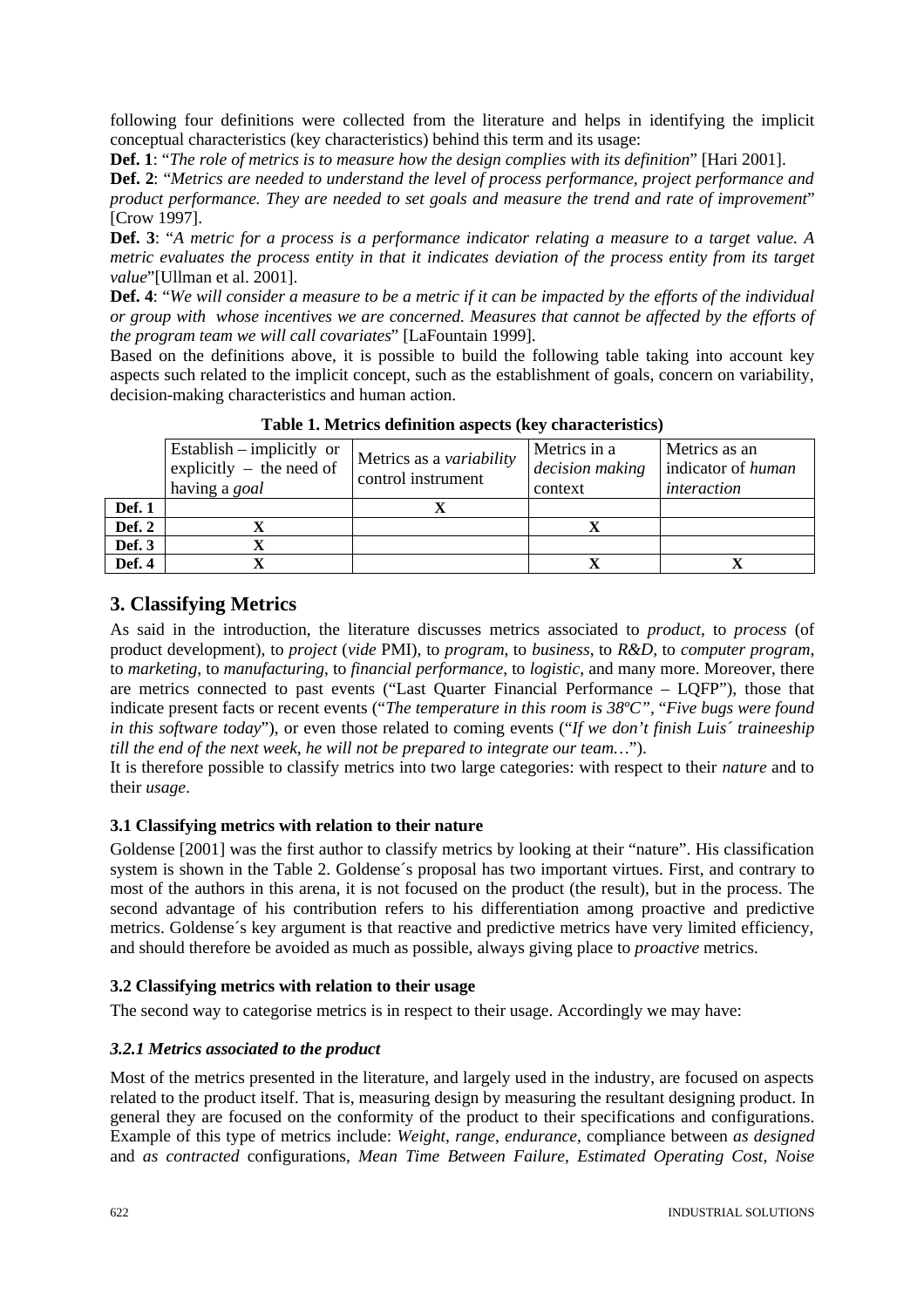*Level*, metrics that relate the product under development to benchmark products, patterns, regulations, and many more. In summary, product-focused metrics are indicators that help individuals or teams to make decisions in order to achieve the product technical specifications. Key words here include *engineering* and *manufacturing*

|                   | Measures that resulting from fundamental held principles and values, guide            |
|-------------------|---------------------------------------------------------------------------------------|
| Planning          | corporate and business thinking and decision making in a given company culture.       |
|                   | As a result, these measures are often non stated. These values simply "exist".        |
|                   | Measures that are taken and/or exist and are employed as an analysis and study of     |
| <b>Proactive</b>  | product/project opportunity begins but before the product/project is approved for     |
|                   | design and development                                                                |
|                   | Measures that are taken and/or exist and are employed after a project officially      |
| <b>Predictive</b> | begins but before the existence of the first robust physical prototype (both form     |
|                   | and function).                                                                        |
|                   | Measures that are taken and/or exist and are employed after the first robust          |
| <b>Reactive</b>   | physical prototype exists continuing throughout the life of the product/project until |
|                   | its retirement and/or obsolescence.                                                   |

| Table 2. Metrics classification respect to its nature (Goldense [2001]) |  |  |
|-------------------------------------------------------------------------|--|--|
|-------------------------------------------------------------------------|--|--|

#### *3.2.2 Process Metrics*

In this category we have the metrics that are focused in the characteristics associated to the *process of designing*, not on the product of the designing effort. They included *staffing (hours)* vs. *Plan*, *turnover rate*, *errors per 1,000 lines of code* (KSLOC) [Crow 1997]; *Process cost*, *process time and information quality* [Ullman et al. 2001]; *number of personnel dedicated to the project*, *Concept Review changes*, *Budget*, *Critical Design Review changes*, etc. O´Donnell and Duffy [2001] present a model  $(E^2)$  where efficiency and effectiveness are connected in order to obtain a measure of the process performance. Haffey and Duffy [2001], make a critical analysis of various process performance measurement (Balanced Scorecard, Business Excellence Model, Integrated Performance Measurement and Performance Pyramid) and its reading may help anyone who wants to determine process metrics. Hales [1987] provides a list of 103 factors that influence the engineering design process where it is possible to identify some candidates for metrics, including *clarity of corporate strategic objectives*; *incentive to innovation*; *level of communication*, *commitment and enthusiasm*; *technology and energy resources available*; and various others. Key words for this categorization are: *People* and *design*.

Metrics associated to product and to the process are the most commonly found in the literature and the practice of PD. Other types of metrics discussed in the literature are:

- **Project Metrics**: Number of product changes, Number of engineer changing orders, non conformity notes, reliability growth, use of QFD and/or DFX concepts [LaFoutaine 1999]; degree of technological innovation; etc.. The key word here is quality.
- **Program Metrics**: Unit Production Cost, schedule performance, Financial performance. Key words: Logistic, Planning and organisation.
- **Business Metrics**: Breakeven time, percent of revenue from products developed in last 3 years, proposal win percentage, development cycle time trend. Key words here are Market, Finance and Strategy.

### **4. Aspects Related to the Use of Metrics**

As found by many of the authors that looked at this subject with more detail, metrics alone are useless, unless you have a goal against which your metrics will be confronted! This is the starting point. There are three main aspects concerning metrics that should be looked at: Control of variability, strategic alignment and the decision-making process.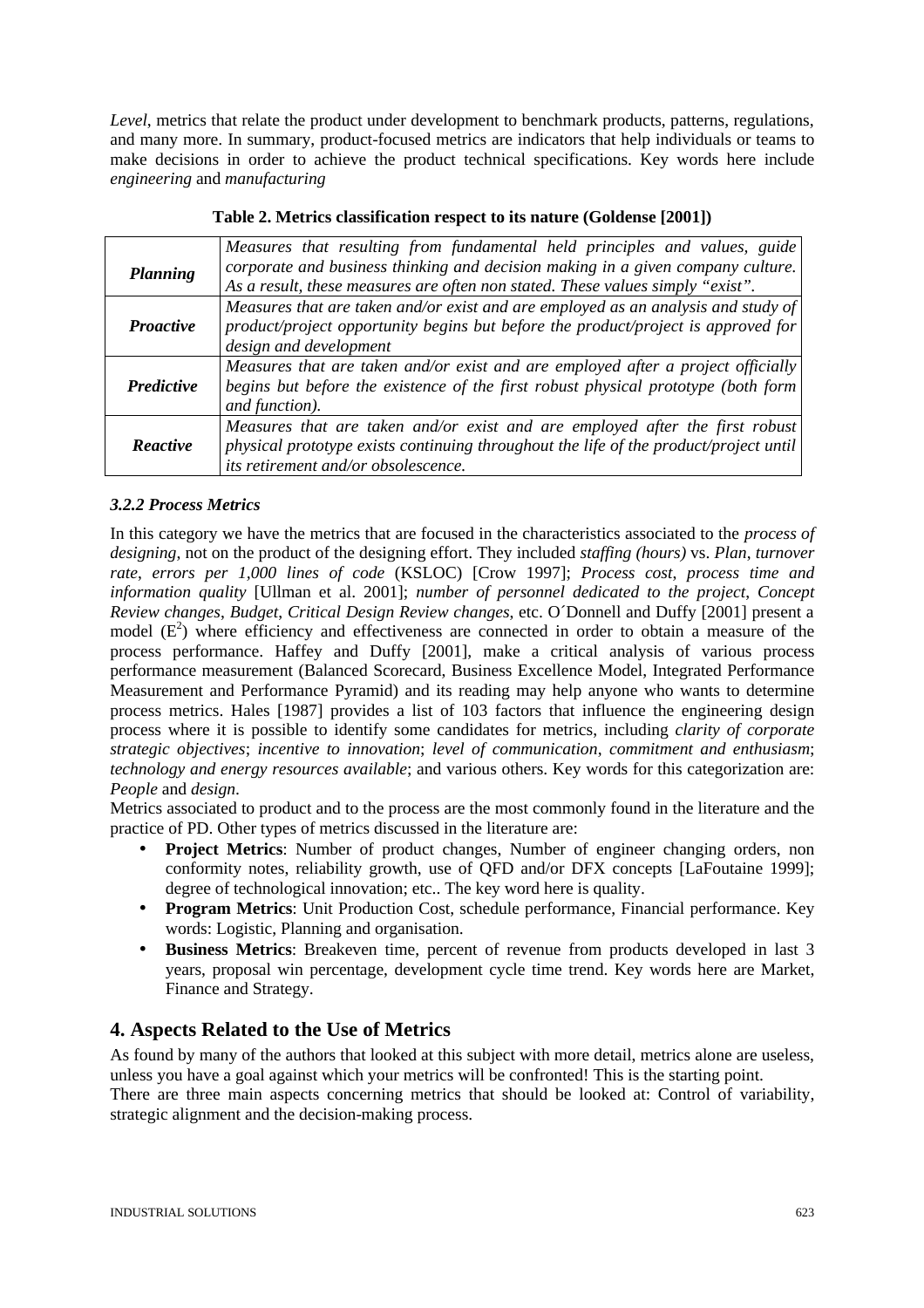**Variability -** The focus of variability should be on the subject we deal with. If our attention is placed on the product technical specifications (a metric related to the *product*), then it seems to be a good idea to control the product variability. However, if we are looking at metrics related to the business as a whole, variability is something not to be controlled. Sometimes it is imperative. "Some would agree that the purpose of controlling the development processes is to prevent variability. After all, we have all been deeply indoctrinated to believe that variability is the business equivalent of the Ebola virus: any variability is evil, an no effort to eradicate it is too extreme. This is a dangerous sloppy way to think about control. In fact, there is a purpose for control, but it has nothing to do with variability. In business we use control system for one purpose: to make money – there is no other reason to control a project" [Reinertsen 2001]

**Alignment -** Authors have demonstrated the wish to build sets of product development process metrics strongly linked to the company strategic goals. An interesting example of such class of efforts is provided by Haffey and Duffy [2001], who describe four main aspects to evaluate the performance of measurements systems for product development processes. They are: Definition of Goals, Composition of Metrics, Overall and Sub-level Index and Relational structures. They divide *Definition of Goals* into four topics: *Alignment, Congruency, Constrains and Contributors to Success* and *Learning*, where *alignment* means the consideration that must be given to "how high-level organisational objectives will be viewed at the process level and how they will effect (i.e. contribute or constrain) upon the specific goals and objectives of development functions and visa versa"

**Decision Making Process -** Many authors agree that metrics are a valuable instrument to support the decision making process [Reinertsen 2001, Stout 1995, Hauser 2001, Ullman et al. 2001, Hari et al 2001, Goldense 2001]. This aspect have been considered as a key point in several works about the subject and deserves an especial attention when building up a set of metrics.

### **5. Building a Set of Metrics**

Once established an understanding about metrics definition, classification and purpose, it is now possible to investigate the processes discussed by author that are necessary in order to build a set of effective metrics. Ullman et al [2001] proposes and explain four step to build it:

- 1. Document the existing Product Development Process.
- 2. Construct The Process Measurement Matrix
- 3. Identify the sub processes with greatest impact on successful execution of the Product Development Process.
- 4. Create quantitative metrics by developing measurements of the critical sub process attributes and relating the measurements to target values.

The need of process mapping and documentation is also stated by Crow [1997] and is the basis for its management. Crow summarises four criteria for effective metrics:

- 1. Keep them simple;
- 2. Keep them to a minimum;
- 3. Based them on business objectives and the business process avoid those that cause dysfunctional behaviour; and
- 4. Avoid metrics that require significant additional data collection.

Hari et al. [2001], relate the problems that arise when people try to modify metrics from manufacturing to design process. Nevertheless, he indicates five basic aspects to build a set of metrics:

- 1. Attention to value of the design product as perceived by costumer;
- 2. Metrics must be specific for each project and for each process;
- 3. Metrics should reflect the competitive positioning in the market;
- 4. The feedback time for metrics must be as short as possible; and
- 5. Metrics should be available and be based on reliable data.

From the industry point of view the key word is *alignment* as show in the Harley Davidson case cited at Metrics Handbook [The Management Roundtable, Chicago, September 2001]: "Having been with the company for thirty-one years, Harley-Davidson director of program management and contract operation Kisk Trucker has seen the best of times and the worst of times. Ask him what internal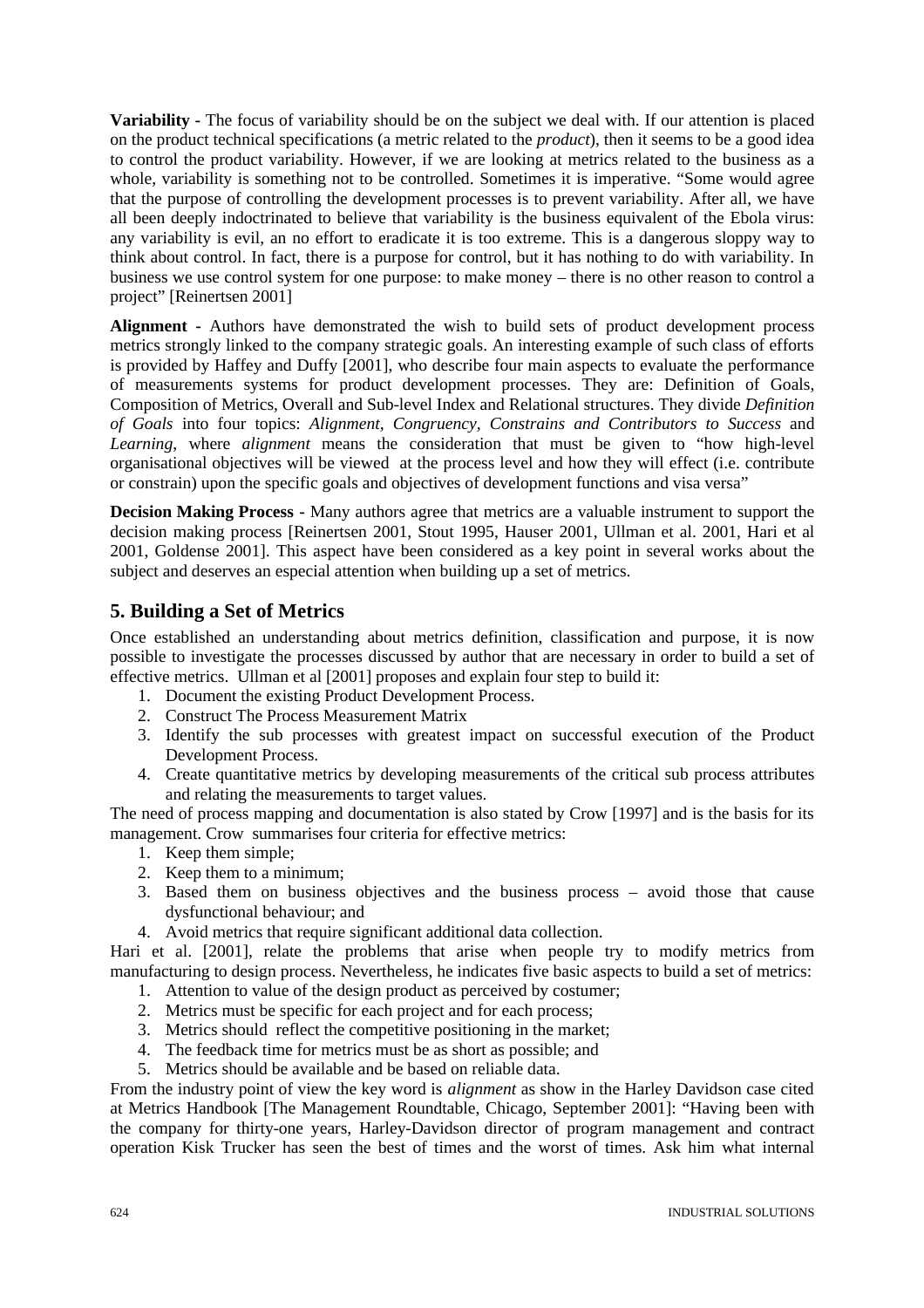factors best account for the motorcycle maker's movement from near death to double-digit growth for the last several years and he'll talk to you about a simplified, high-performance organizational structure and a set of clear *metrics derived from one key goal*: **To be ready for launch at the right time**". The *italics* are ours to emphasize the need for an strategic alignment. In the other hand, the absence of it may be the cause of many problems as those occurred in the TBG (The Bell Group) case, also referred in Metrics Handbook: "*Difficulties began to appear as openness and empowerment led to an unbalanced concentration on culture for its own sake at the expense of strategic focus*".

### **6. Industry Experience**

Due to the increasing interest of most of the industrial sectors (specially the top management of these industries) on themes such *BSC* and *KPI*, we have seem lately a real rush towards the establishment and the utilization of metrics at all enterprise processes and levels, including the product development (design) process. Thus, many congresses, seminars and meetings have been called in the last years (E.g., The Management Round Table´ special series about *PD Metrics*), with strong industrial attendance.

The TBG case is particularly interesting when applying the BSC four dimension merged with the TOC (Theory of Constrains) five steps. The Metrics Handbook brings the case description: "The combination of BSC with TOC provides a means by which TBG avoids a measurement-formeasurement-sake mentality, and generates an environment where metrics provide a coherent strategic focus that delivers business results". Cases of metrics implementation at industry are also related in Ullman et al. [2001], Stout [1995], LaFountaine [1999] and at the Metrics Handbook.

### **7. Some insights about metrics**

"Effective metrics have these three characteristics: They are part of something bigger, support the kind of behaviour you are trying to Foster, and facilitate good business decision making, helping you get answers to critical questions" [Tom Kendrick (HP Project Management Consultant) in The Metrics Handbook].

"Metrics alone is useless. Metric is a piece of a control system. The selection of a metric is a crucial decision in the design of such a system" [Reinertsen 2001].

"Reactive metrics tell you where you have been and not where you are going, unless you use them to close the learning loop." Goldense [2001]

"…three major factor where identified that adversely impacted the effectiveness of the decisionmaking process: misalignment between the individuals with the decision-making authority and those with responsibility for the eventual decisions; requirements misunderstandings; and inadequate information feedback between the decision-makers and either the designers or costumers" [Stout 1995]

"High-level strategic goals or objectives need to be decomposed into process specific objectives, providing the ability to relate and align process specific performance measures with the needs and strategic direction or focus of the organisation, and in turn providing the ability to link company objectives to daily activities and decision making activities" [Haffey and Duffy 2001]

### **8. Discussion**

During this study we confirmed that there exists, in fact, a real need for a set of metrics to be used in the product development process, specially those ones applied to the level of the designing activities. We do believe that the suggested steps on section 5 may help on building such set of metrics. In respect to the metrics definition, we believe that it is possible to define metrics as those indicators that help us (individuals or teams) to make decisions in order to achieve our goal. Goals and decision making process where identified as key factors on selecting effective metrics. As we saw, metrics may be classified in respect to its nature and usage. Moreover, the great challenge is to obtain prescriptive metrics to monitor the product development process. It was not possible, until now, to identify a set of metrics that fit with this objective and may be collected and easy analysed by the engineering staff.